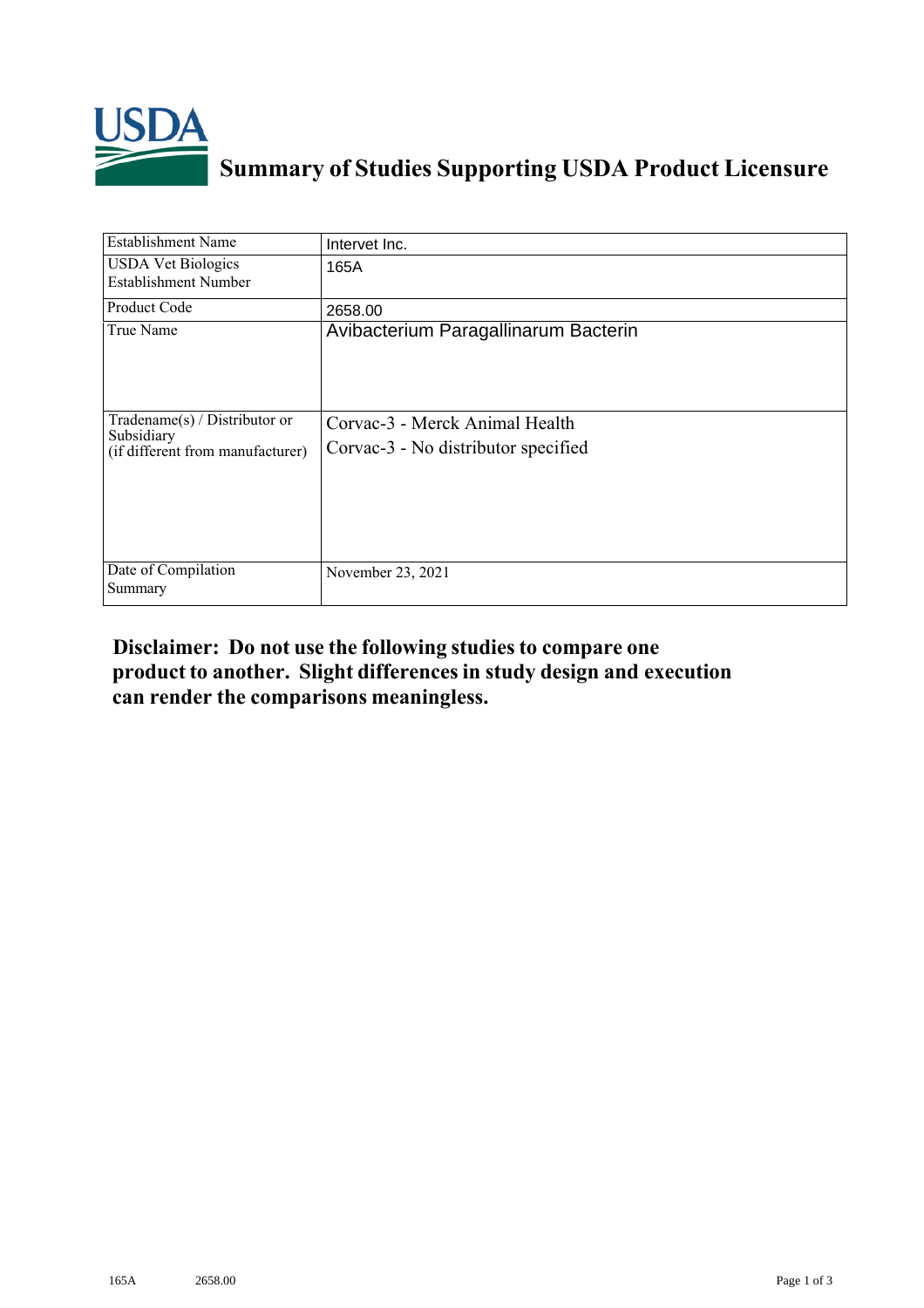| <b>Study Type</b>              | Efficacy                                                                                                                                                                                                                                                                                                                    |
|--------------------------------|-----------------------------------------------------------------------------------------------------------------------------------------------------------------------------------------------------------------------------------------------------------------------------------------------------------------------------|
| <b>Pertaining to</b>           | Avibacterium paragallinarum                                                                                                                                                                                                                                                                                                 |
| <b>Study Purpose</b>           | To demonstrate effectiveness against Avibacterium                                                                                                                                                                                                                                                                           |
|                                | paragallinarum.                                                                                                                                                                                                                                                                                                             |
| <b>Product Administration</b>  | Subcutaneously                                                                                                                                                                                                                                                                                                              |
| <b>Study Animals</b>           | Chickens                                                                                                                                                                                                                                                                                                                    |
| <b>Challenge Description</b>   |                                                                                                                                                                                                                                                                                                                             |
| <b>Interval observed after</b> |                                                                                                                                                                                                                                                                                                                             |
| challenge                      |                                                                                                                                                                                                                                                                                                                             |
| <b>Results</b>                 | Study data were evaluated by USDA-APHIS prior to product<br>licensure and met regulatory standards for acceptance at the time<br>of submission. No data are published because this study was<br>submitted to USDA-APHIS prior to January 1, 2007, and APHIS<br>only requires publication of data submitted after that date. |
| <b>USDA Approval Date</b>      | October 6, 1992                                                                                                                                                                                                                                                                                                             |